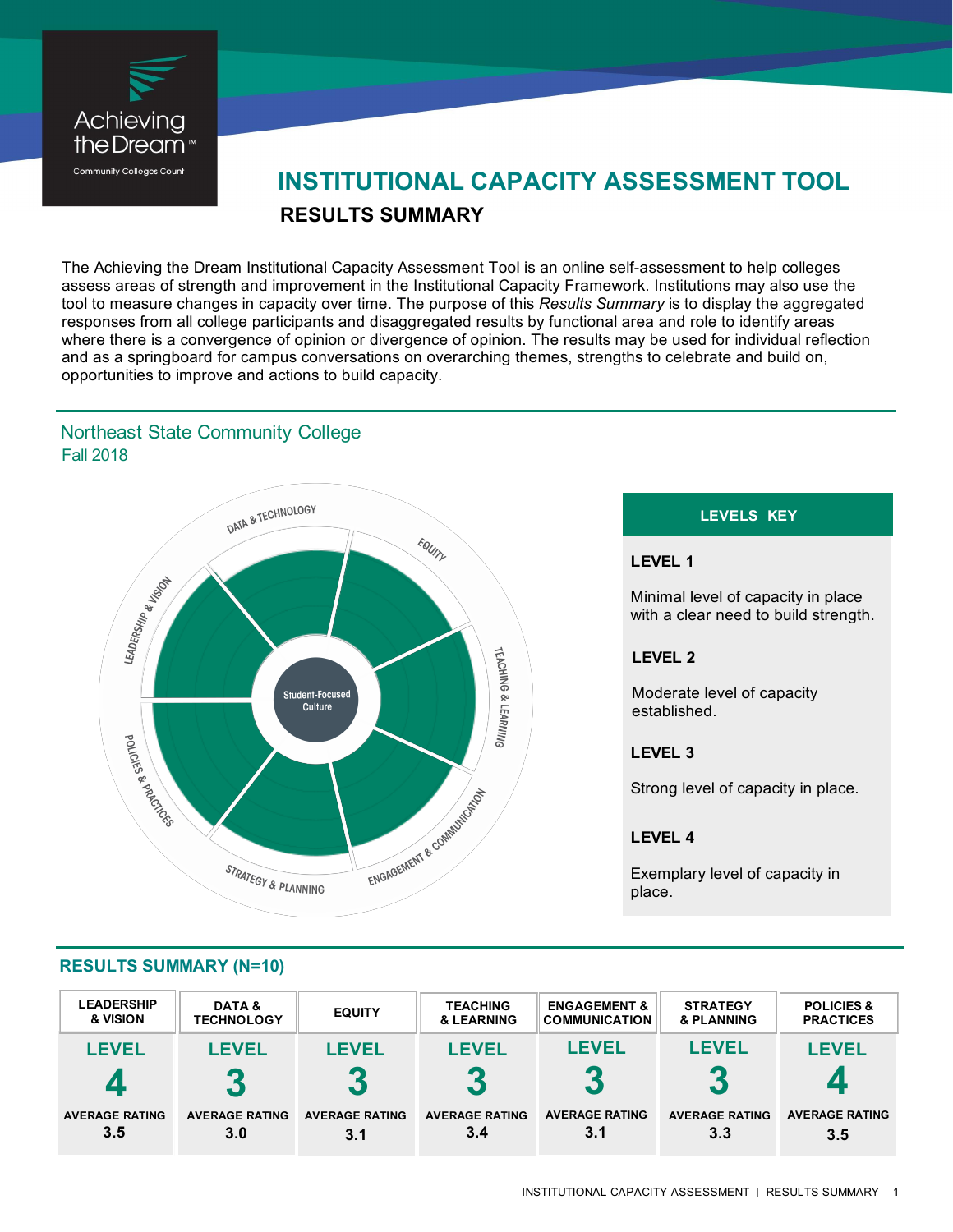# **LEADERSHIP & VISION**

The commitment and collaboration of the institution's leadership with respect to student success and the clarity of the vision for desired change.

### **Vision**

1. Does the college have a clear and compelling vision for student success?

2. Is the student success vision used to set priorities and direct action?

#### **Leadership**

3. Does the Board of Trustees provide leadership for student success?

4. Does the president actively support efforts to improve student success?

5. Does student success drive personnel decisions such as hiring and performance evaluations?

6. Do college leaders seek transformational change to improve the student experience?

7. Do college leaders encourage open dialog and risk-taking?

8. Do faculty initiate and lead efforts to improve student success?

9. Does a culture of shared leadership for student success exist across all levels of the college?

### **Culture of Evidence**

10. Does the Board of Trustees use data to promote the college's vision for student success?

11. Do college leaders share and use data to inform decision-making?

12. Is there a climate of accountability and expectation of the use of data for decision-making?



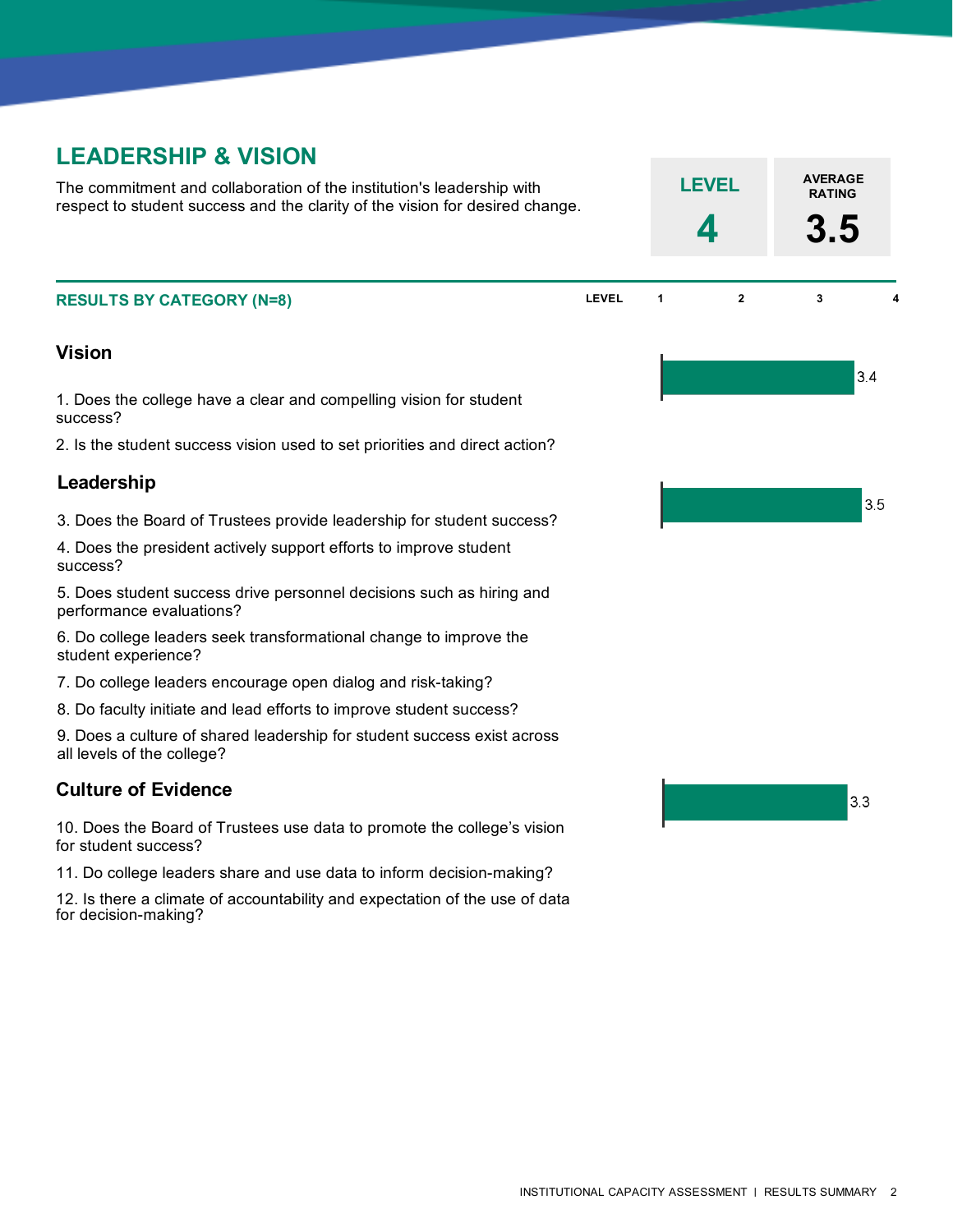# **DATA & TECHNOLOGY**

The institution's capacity to collect, access, analyze and use data to inform decisions, and to use powerful technology to support student success.

## **Data**

- 1. Does relevant data exist to inform decision-making?
- 2. Does reliable data exist to inform decisions?
- 3. Are data readily accessible to those who need it?
- 4. Are measures of student success defined, documented and used?
- 5. Are data collected at various points along the student experience continuum?
- 6. Are student success data translated into meaningful information?
- 7. Do data analyses yield insights about the past and future?

# **Technology**

8. Have student success technologies been adopted to improve student outcomes?

# **Culture of Evidence**

9. Do the Information Technology (IT) and Institutional Research (IR) staff collaborate to optimize processes for data use?

10. Does the college use benchmarking to identify strategies for improvement and innovation?

11. Does the college use data to examine and improve student outcomes?

12. Does the college evaluate student success initiatives to inform decision-making?

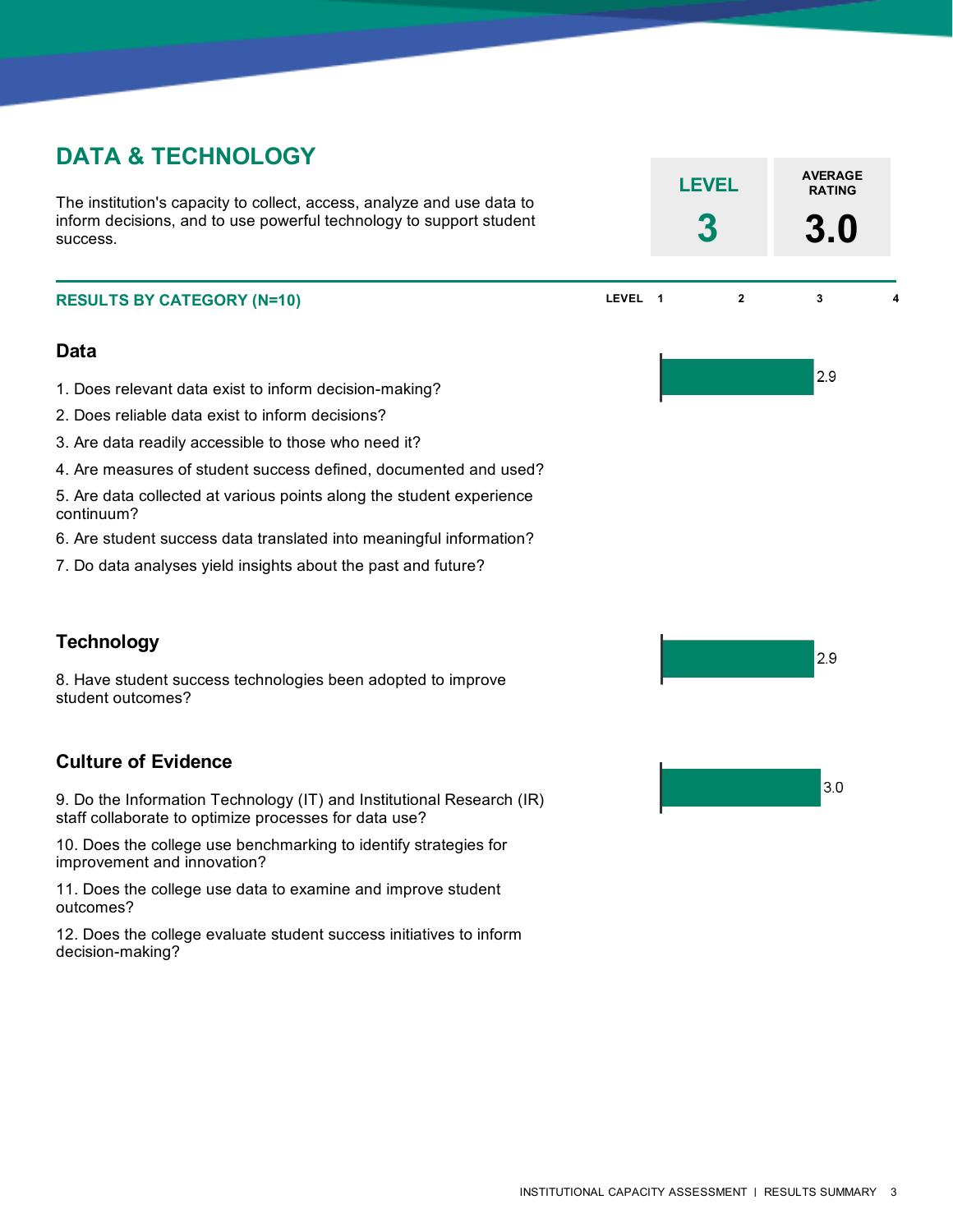# **EQUITY**

The commitment, capabilities, and experiences of an institution to fairly serve low income students, students of color and other at-risk student populations with respect to access, success, and campus climate.

### **Leadership and Vision**

1. Does the college have a clear and compelling definition of equity? 2. Is equity a primary consideration in the college's student success efforts?

## **Strategy and Planning**

- 3. Does the strategic plan include goals to advance equity?
- 4. Does the college have a formal entity to coordinate equity efforts? 5. Are equity considerations embedded in college unit plans and practices?

### **Engagement and Communication**

6. Is the college community broadly engaged in conversations about equity?

### **Policies and Practices**

7. Does the college consider equity when proposing and evaluating policies and practices?

8. Are hiring and retention policies in place that address equity and diversity?

# **Teaching and Learning**

9. Are faculty and staff prepared to work with a diverse student population?

10. When teaching, do faculty take into consideration the various ways that students learn due to different cultural values?

11. Are equity concepts, such as inclusion and social justice, embedded within the curriculum?

12. Are equity concepts embedded in co-curricular and academic

# **Data and Technology**

13. Has the college defined metrics to promote and enhance equity?

14. Does the college routinely disaggregate student data into subpopulations to identify achievement gaps?

# **Culture of Evidence**

15. Is disaggregated student data used to address achievement gaps?

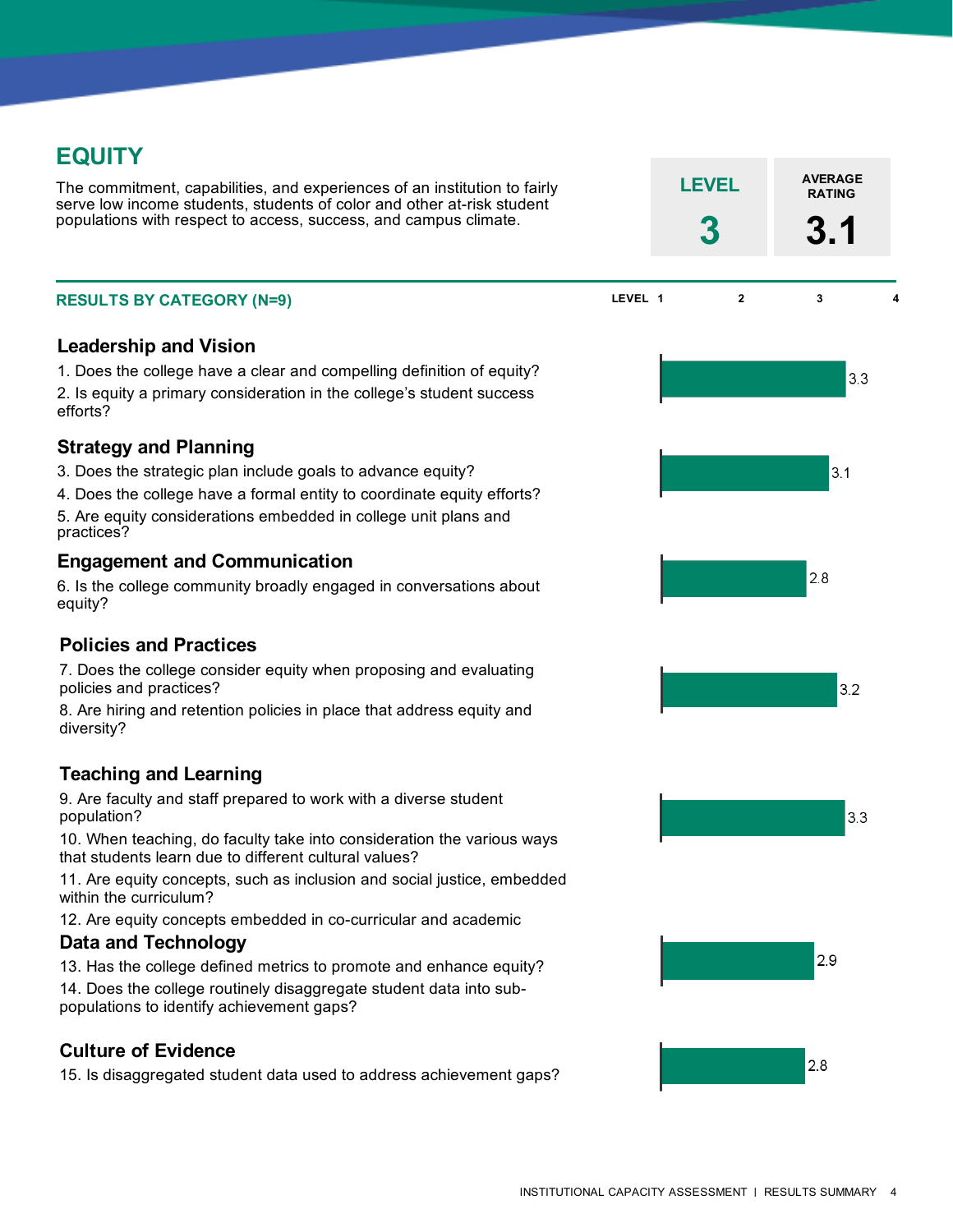# **TEACHING & LEARNING**

The commitment to engaging full-time and adjunct faculty in examinations of pedagogy, meaningful professional development, and a central role for them as change agents within the institution. Also, the college's commitment to advising, tutoring, and out-of- classroom supports as well as restructuring developmental education to facilitate student learning and success.

### **Instructional Practices and Support Services**

- 1. Are faculty engaged as change agents in improving student success?
- 2. Do faculty apply research-based instructional practices?
- 3. Does the college provide the resources to maximize the use of technology in educational practice?

4. Does the college offer a comprehensive array of learning supports for students?

# **Developmental Education**

5. Does the college provide accelerated options to traditional developmental education?

### **Structured Program Maps**

6. Are program-level learning outcomes designed to prepare students to transition to the workplace and to transfer to a four-year institution?

7. Does the college regularly monitor student progress and provide focused support?

### **Professional Development**

8. Does the college have an effective professional development program for instruction?

9. Do professional development activities support adjunct faculty participation?

10. Do faculty update their instructional practice based on acquired professional development?

### **Culture of Evidence**

11. Are data regularly used to improve educational practice in the classroom?

12. Are learning outcomes used to improve curriculum and instruction?



**AVERAGE LEVEL RATING**

**3 3.4**

 $34$ 

 $3.6$ 

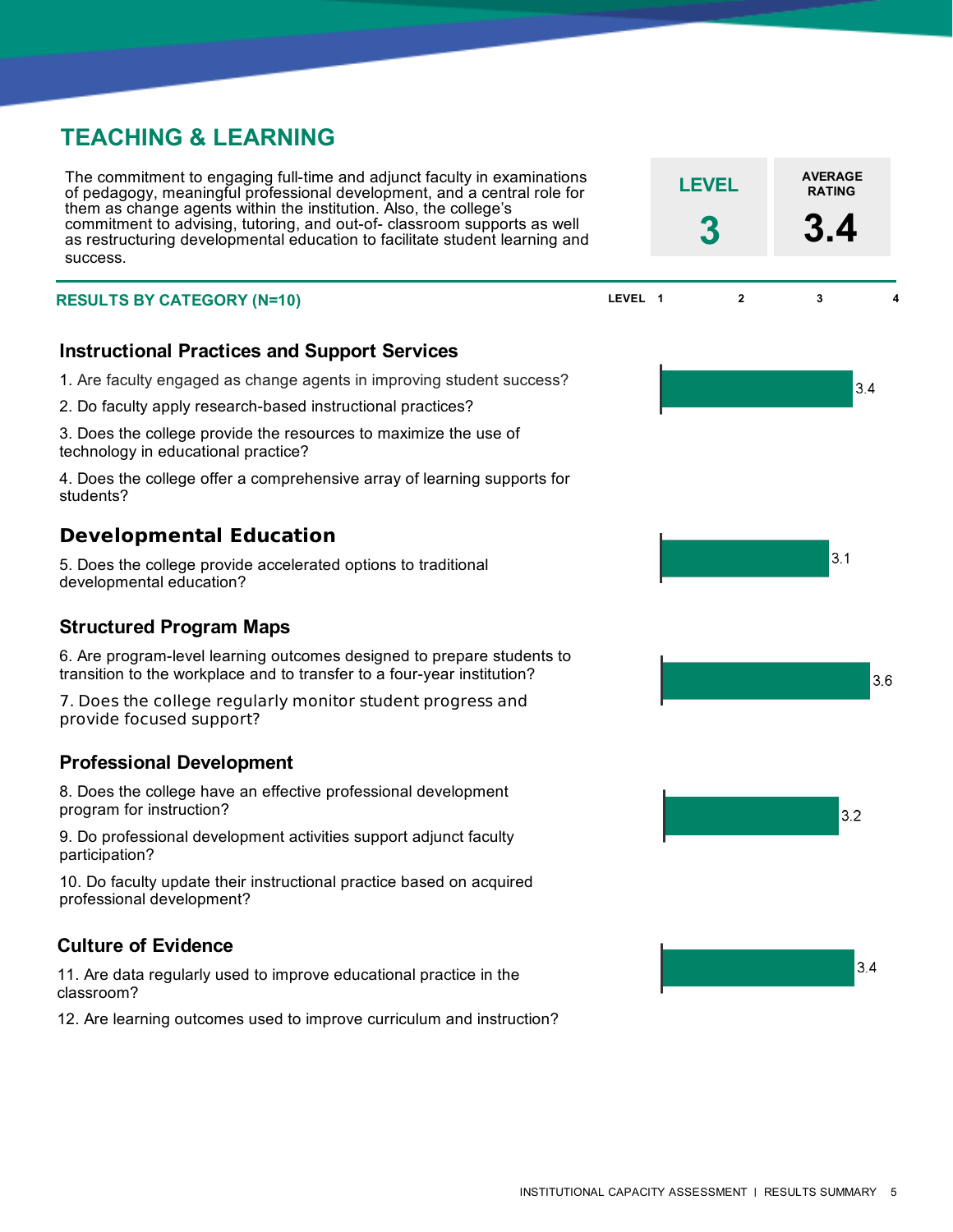# **ENGAGEMENT & COMMUNICATION**

The creation of strategic partnerships with key external stakeholders, such as K-12, universities, employers and community based organizations, and internal stakeholders across the institution to participate in the student success agenda and improvement of student outcomes.

#### **RESULTS BY CATEGORY LEVEL <sup>1</sup> <sup>2</sup> <sup>3</sup> <sup>4</sup> (N=10)**

## **Internal Engagement and Communication**

1. Does the college engage multiple internal stakeholders in student success work?

2. Do college leaders communicate a sense of urgency to improve student success outcomes?

3. Is the value of student success regularly communicated to the college community?

4. Does the college empower those engaged in student success work to take action?

## **External Engagement and Communication**

5. Does the college include external stakeholders in student success efforts?

### **Culture of Evidence**

6. Do faculty and staff examine and discuss student success data and strategies for improvement?

2.9  $30$ 

**AVERAGE LEVEL RATING**

**3 3.1**

 $3.2$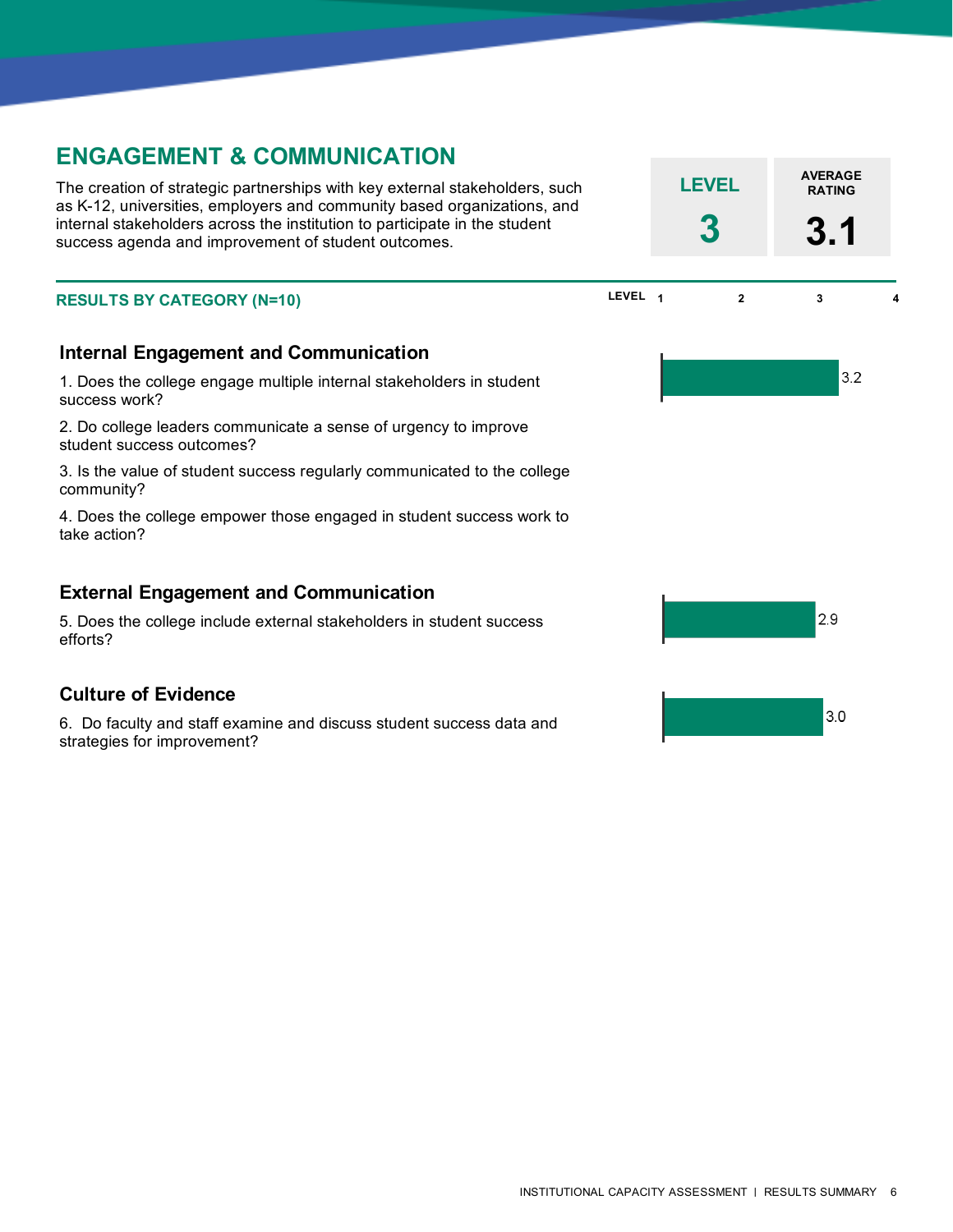# **STRATEGY & PLANNING**

The alignment of the institution with the umbrella goal of student success and the institution's process for translating the desired future into defined goals and objectives and executing the actions to achieve them.

#### **Planning**

1. Does the college's strategic plan focus on student success?

2. Is the student success agenda integrated into other core work?

## **Resource Alignment**

3. Do revenue and resource allocation decisions support student success?

4. Does the college pursue external grant funding to support student success?

5. Is professional development appropriately aligned to advance student success?

# **Strategy Execution**

6. Does the college focus on a set of high-priority student success goals?

7. Is responsibility for student success goals clearly defined and broadly shared?

8. Does the college have a group of individuals responsible for coordinating and executing the student success agenda?

### **Culture of Evidence**

9. Does the institution use key performance indicators to measure student success?

10. Are short-term measures defined so that their achievement ultimately leads to the accomplishment of student success goals?

11. Is there an established culture of continuous improvement?

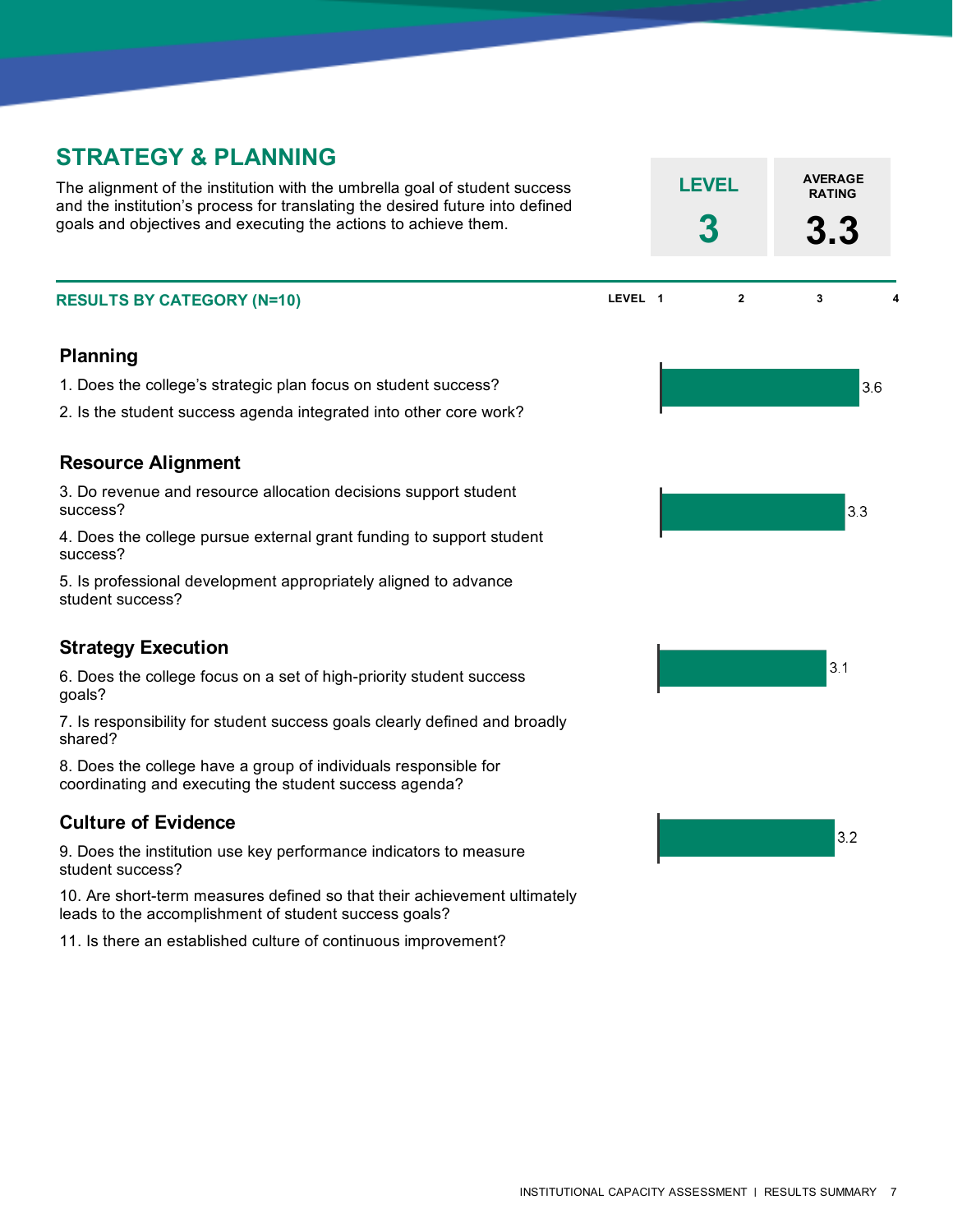# **POLICIES & PRACTICES**

The institutional policies and practices that impact student success and the processes for examining and aligning policies and practices to remove barriers and foster student completion.

## **Connection (Pre-enrollment)**

1. Do policies and practices support student connection to the institution during the pre-enrollment period?

## **Point of Entry/First-Year Experience**

2. Do policies and practices support the student during the first-year experience?

## **Progression**

3. Do policies and practices support student progression and momentum towards completion?

### **Completion**

4. Do policies and practices support student completion of a certificate or degree?

### **Transition to Four-Year/Workforce**

5. Do policies and practices support student transfer to four-year institutions?

6. Do policies and practices support student transition to the workforce?

#### **Stakeholder Engagement**

7. Does the college effectively involve internal stakeholders in implementing and improving student success policies and practices?

8. Does the college effectively involve external stakeholders in implementing and improving student success policies and practices?

### **Culture of Evidence**

9. Does the college evaluate the effectiveness of policies and practices and revise as appropriate?

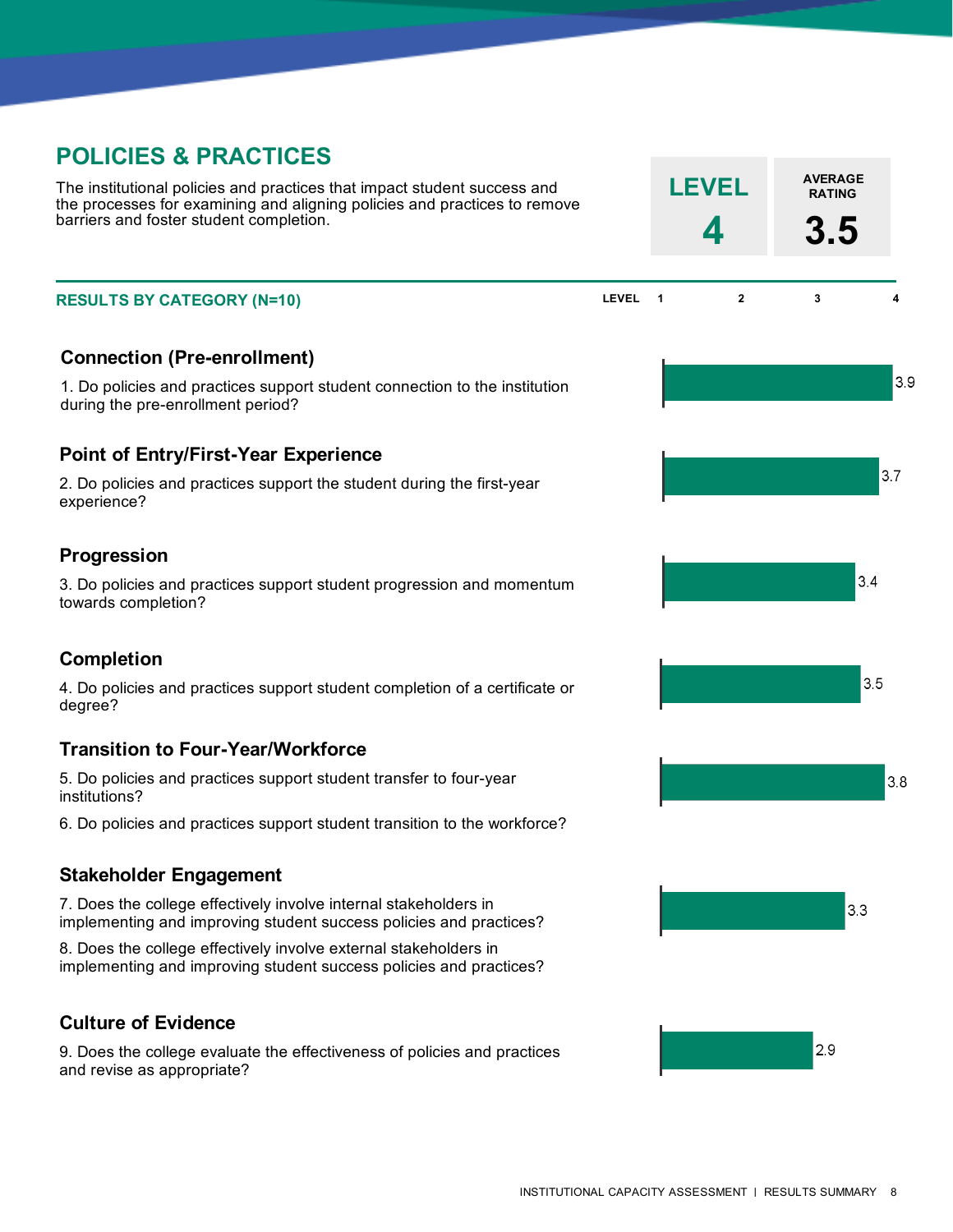# **AVERAGE CAPACITY RATING BY ROLE**

This page presents average capacity rating by respondent role so that institutions can identify areas of consensus and divergence.

A capacity rating of 0.0 from a particular role indicates no respondent from that role has completed the assessment of this capacity area.

# **Leadership & Vision**

**Equity**

| Administrator (N=8)          |     | 3.5 |
|------------------------------|-----|-----|
| Full-time Faculty (N=0)      | 0.0 |     |
| <b>Adjunct Faculty (N=0)</b> | 0.0 |     |
| Staff member (N=0)           | 0.0 |     |
| Other (N=0)                  | 0.0 |     |

 $3.1$ 

# **Data & Technology**



# **Teaching & Learning**

#### **Administrator (N=10)**  $0.0$ **Full-time Faculty (N=0)**  $0.0$ **Adjunct Faculty (N=0)**  $0.0$ **Staff member (N=0)**  $0.0$ **Other (N=0)**

# **Engagement & Communication**

**Policies & Practice**



# **Strategy & Planning**

| <b>Administrator (N=10)</b>    |     | 3.3<br><b>Administrator (N=10)</b> | 3.5 |
|--------------------------------|-----|------------------------------------|-----|
| <b>Full-time Faculty (N=0)</b> | 0.0 | <b>Full-time Faculty (N=0)</b>     | 0.0 |
| <b>Adjunct Faculty (N=0)</b>   | 0.0 | <b>Adjunct Faculty (N=0)</b>       | 0.0 |
| Staff member (N=0)             | 0.0 | Staff member (N=0)                 | 0.0 |
| Other (N=0)                    | 0.0 | Other (N=0)                        | 0.0 |
|                                |     |                                    |     |

 $3.4$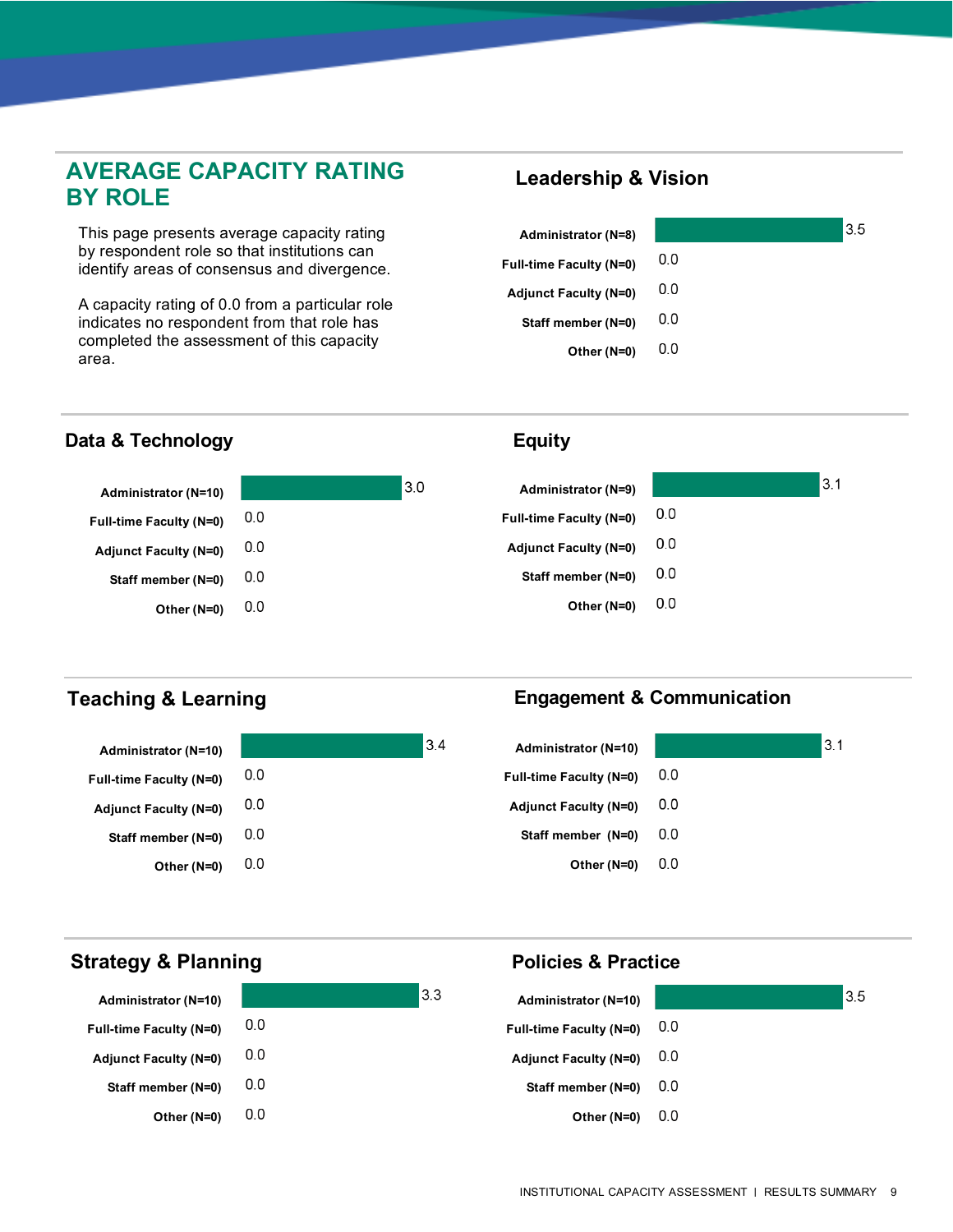# **AVERAGE CAPACITY RATING BY FUNCTIONAL AREA**

This page presents average capacity rating by respondent functional area so that institutions can identify areas of consensus and divergence.

A capacity rating of 0.0 from a particular functional area indicates that no respondent from that functional area has completed the assessment of this capacity area.

## **Data & Technology**



# **Leadership & Vision**





## **Equity**





# **Teaching & Learning**



# **Engagement & Communication**





 $3.9$ 

 $3.6$  $3.7$ 

 $3.2$ 

 $3.2$ 

# **Strategy & Planning**





## **Policies & Practice**